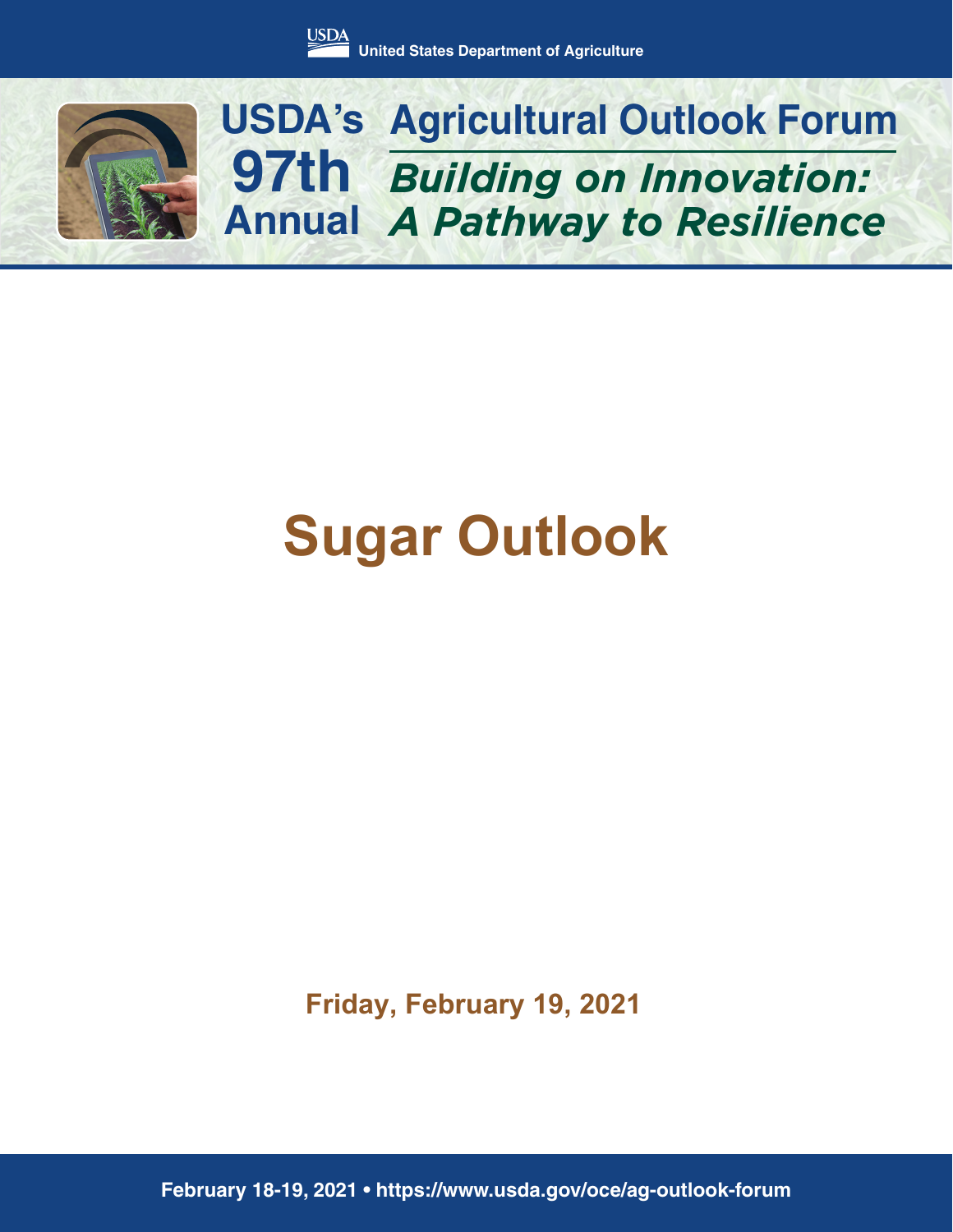Agricultural Outlook Forum 2021 Ron Lord and Andrew Sowell, USDA/ERS

## **2021/22 U.S. SUGAR SUPPLY AND USE1**

## **Basis for projecting 2021/22 supply and demand:**

o Projections of supply and demand are based on analyses by the Interagency Commodity Estimates Committee (ICEC) for sugar.

## **Key results for 2021/22:**

- o Beginning stocks are 1.993 million STRV, up 375 thousand STRV from 2020/21.
- o After publication of the March 2021 WASDE report, the 2020/21 Mexican Export Limit is likely to be adjusted which could affect 2021/22 beginning stocks.
- o Beet sugar production is projected at 5.154 million STRV. Compared to the 2020/21 crop, sugarbeet planted area is up slightly, sugarbeet yield is slightly higher, and beet sugar recovery rate is slightly lower.
- o Cane sugar production is projected at 4.245 million STRV. Production in Florida is projected to drop below the record in 2020/21. Louisiana is expected to increase to a new record level with acreage expanding. Texas production is projected to rebound from current projections for 2020/21.
- o Total imports are projected to total 2,758 million STRV. Imports under tariff-rate quota programs are projected to total 1.597 million STRV—including a 99,000 STRV shortfall in the WTO raw sugar TRQ. Sugar imports from Mexico are projected at 735 thousand STRV, 37 percent lower than the projection for 2020/21. Mexico is projected to produce about 6.228 million metric tons, actual value in 2021/22, an increase from recent years mainly based on higher acreage.
- o Deliveries for human consumption are projected at 12.300 million STRV, a 0.8 percent increase over the current 2020/21 projections.
- o Ending stocks total 1.679 million STRV and the stocks-to-use ratio is 13.5 percent.

<sup>&</sup>lt;sup>1</sup>Approved by the Interagency Commodity Estimates Committee for sugar.